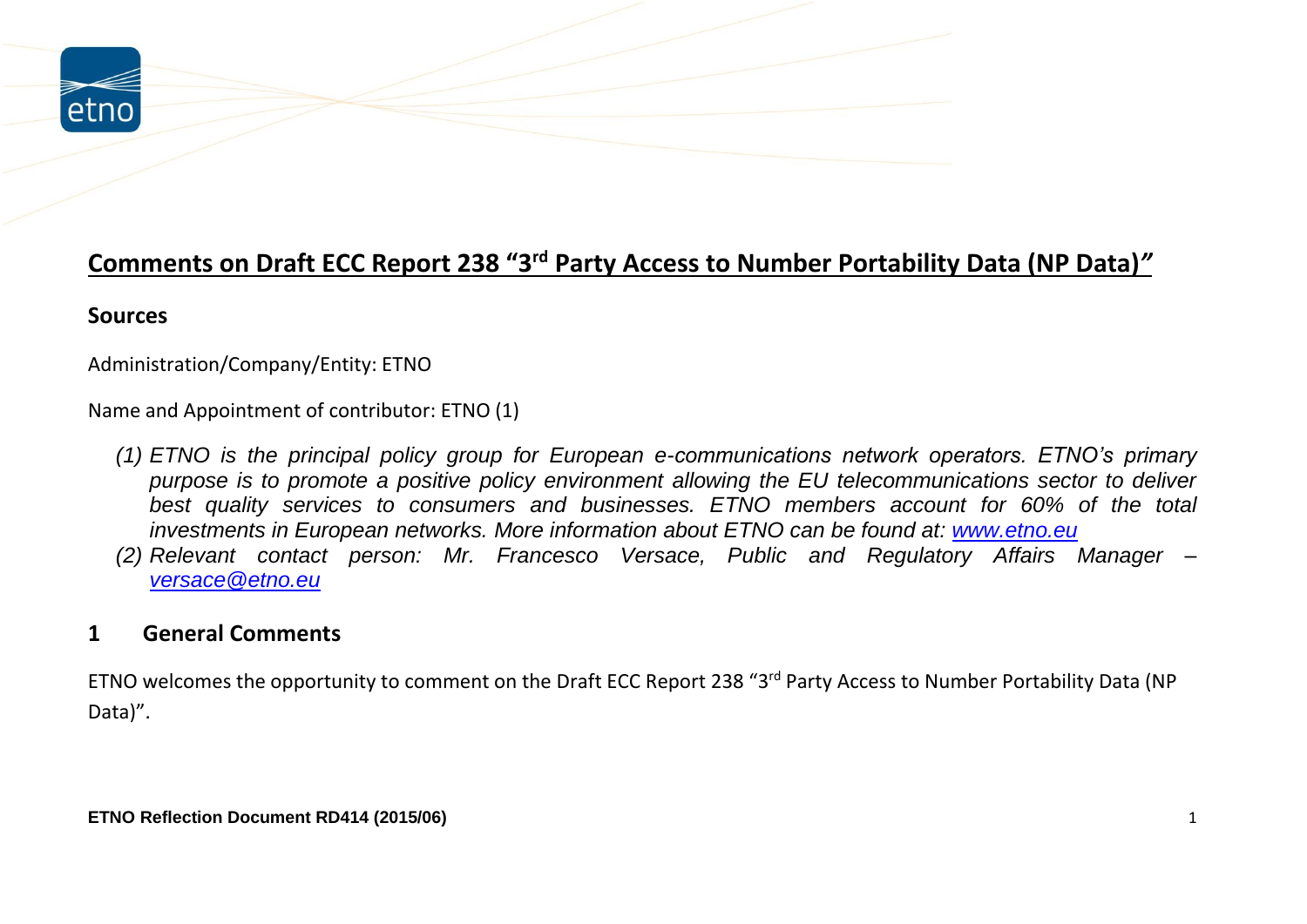

As a general comment, whilst ETNO appreciates the rationale for extending access to NP data, ETNO considers that this should be pursued with great care. It is our view that uncontrolled access to the information for what numbers are active or which providers hold the number invariably lead to abuses such as robot calling and aggressive telemarketing, which once in place are very difficult to tackle. In practice it is indeed very difficult to hold 3<sup>rd</sup> parties - i.e. intermediaries distributing NP data - responsible for the abuse of these data, especially when it happens beyond national jurisdiction. The safeguards relative to making such parties accountable *and* the instrument to enforce these principles must be defined. Access to NP data should be at least restricted to authorized entities according to the European regulatory framework.

A second important aspects to consider is that a national reference NP database updated in real time, when available, is strictly related with the functioning of the national NP technical solutions (e.g. in the case of "onward routing" this NP database may not be available). As a consequence 3<sup>rd</sup> party service providers, able to access such a NP database, should conform to the national NP solutions to guarantee that NP processes, procedures and routing continue to operate without any impact or disruption on the other national providers.

As regards tariff transparency, a direct access to the NP database should not be provided to the end users, since they need a more user friendly and understandable service: the operators themselves may provide to their customers information associated to the numbers (e.g. recipient operators). In addition, the report does not elaborate on the exact extent of the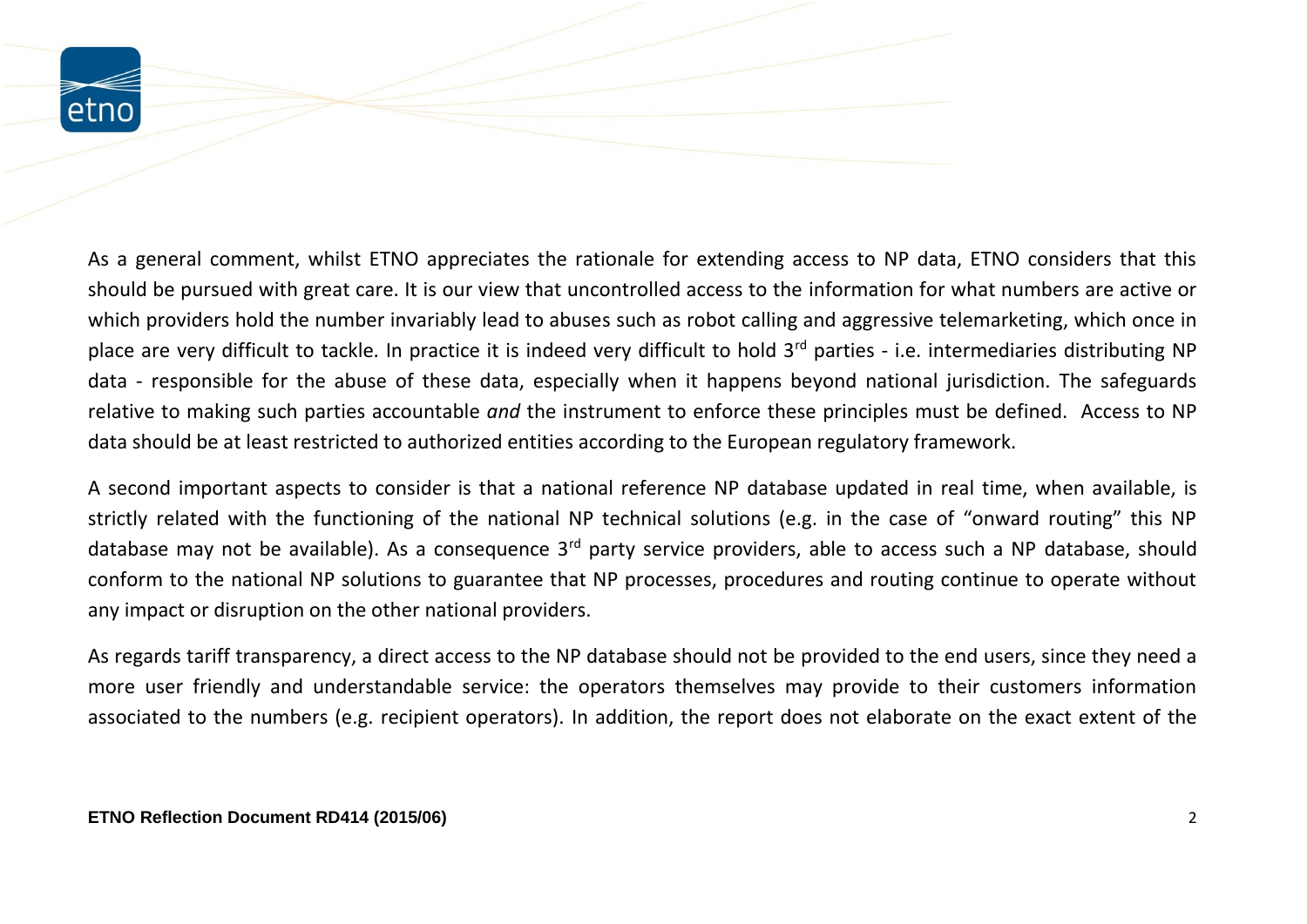

problem of tariff transparency in Europe. It is ETNO's view that given the gradual reduction of mobile termination rates and the marginal difference between on-net and off-net calls, a direct access by end-users should not be pursued.

As a conclusion, the two considered 3<sup>rd</sup> Party Accesses to NP Data are very different and should be treated separately in the draft ECC Report.

In general ETNO agree on the possibility of the 3<sup>rd</sup> party service providers, who are not operators or providers obliged to offer NP, to get access to national NP databases for routing information, under the condition that these 3<sup>rd</sup> party service providers are nationally authorized to provide electronic communications services according to the EU regulatory framework (or a similar licence-based system outside the EU). For the reasons above, the technical impact of such an evolution would have to be assessed before such authorisations be granted and any legal obligations be applied to such parties as they apply to all providers that have access to such data.

Since the provision of NP is a complex procedure, the authorization regime allows the national Administrations to control the behaviour of 3<sup>rd</sup> parties accessing the NP database. It has to be underlined that only 3<sup>rd</sup> party service providers equipped with networks/service platforms, and with appropriate technical and commercial agreements for interconnection and routing with national public operators, need NP data for routing purposes. The authorization regime allows also to control the possible rising of illegal trade practices and misuse of the NP information.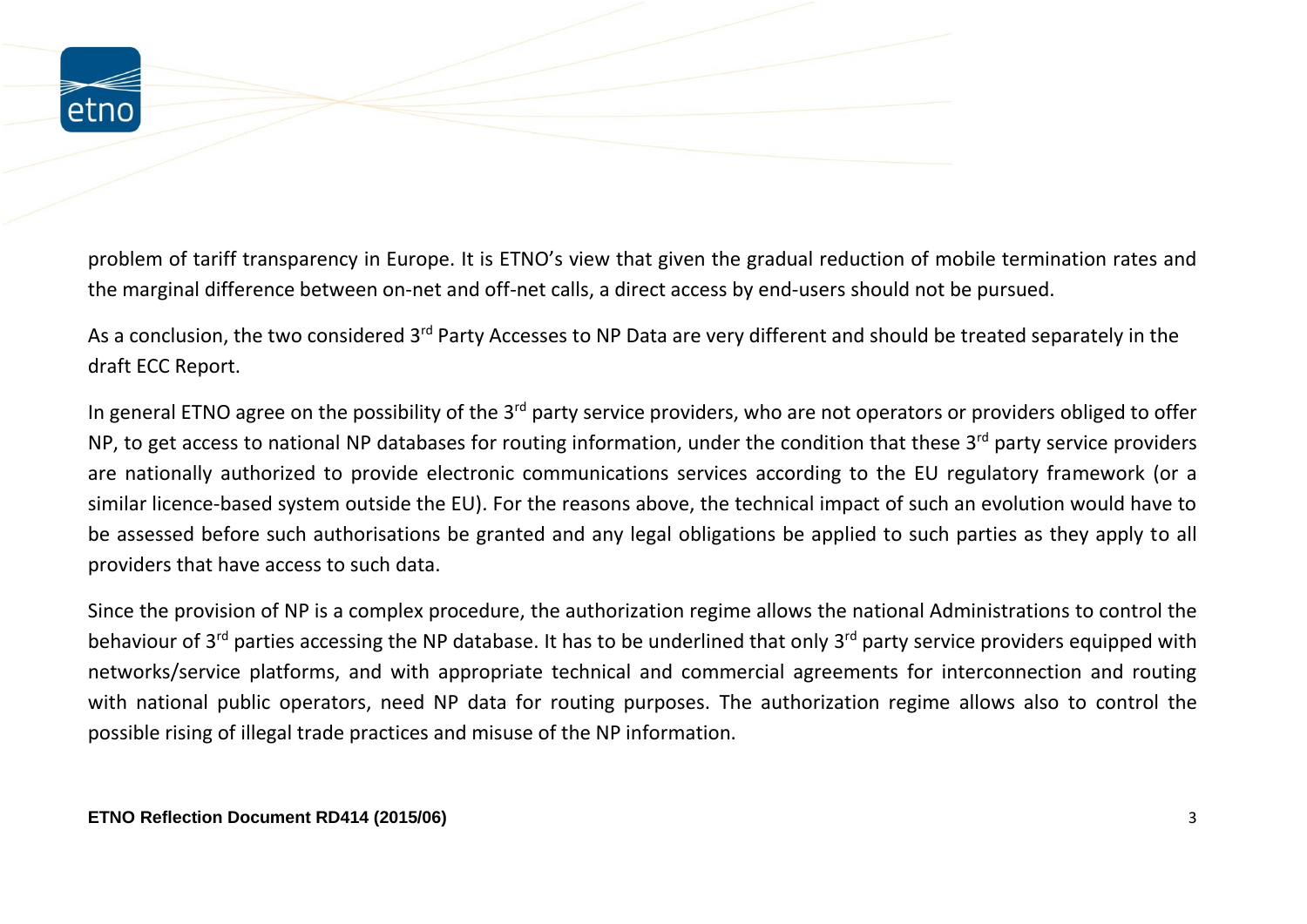

ETNO welcomes also the possibility of  $3^{rd}$  parties, who are end users willing to have tariff transparency, to have information on the operators serving specific numbers. ETNO notes that national obligations already exist in many European countries for operators to provide tariff transparency services to their customers. As a consequence many web sites have already been implemented in European Countries to provide this information to the end users, mainly for mobile numbers, since for fixed numbers in general the price of the calls does not change for the different fixed operators.

ETNO would like also to underline that the information provided to the end-users for tariff transparency is in general the name of the operator, or its commercial brand, and is different from the information held in NP Databases for routing purposes. Furthermore, it is important to note that some of the national databases could only contain numbers that "are in the process of being ported". In other words, a national DB does not necessarily contain all data relative to *all* ported numbers.

ETNO appreciates the need of the Administrations to identify specific policies that allow to verify if the needs raised by 3<sup>rd</sup> parties are really justified in terms of routing.

ETNO appreciates the considerations of the Administrations on how compliance monitoring and enforcement could be implemented to deter 3<sup>rd</sup> party access seekers from using or reselling NP Data for purposes other than specified in the terms and conditions of access. This Administration role is essential to protect all national providers and users.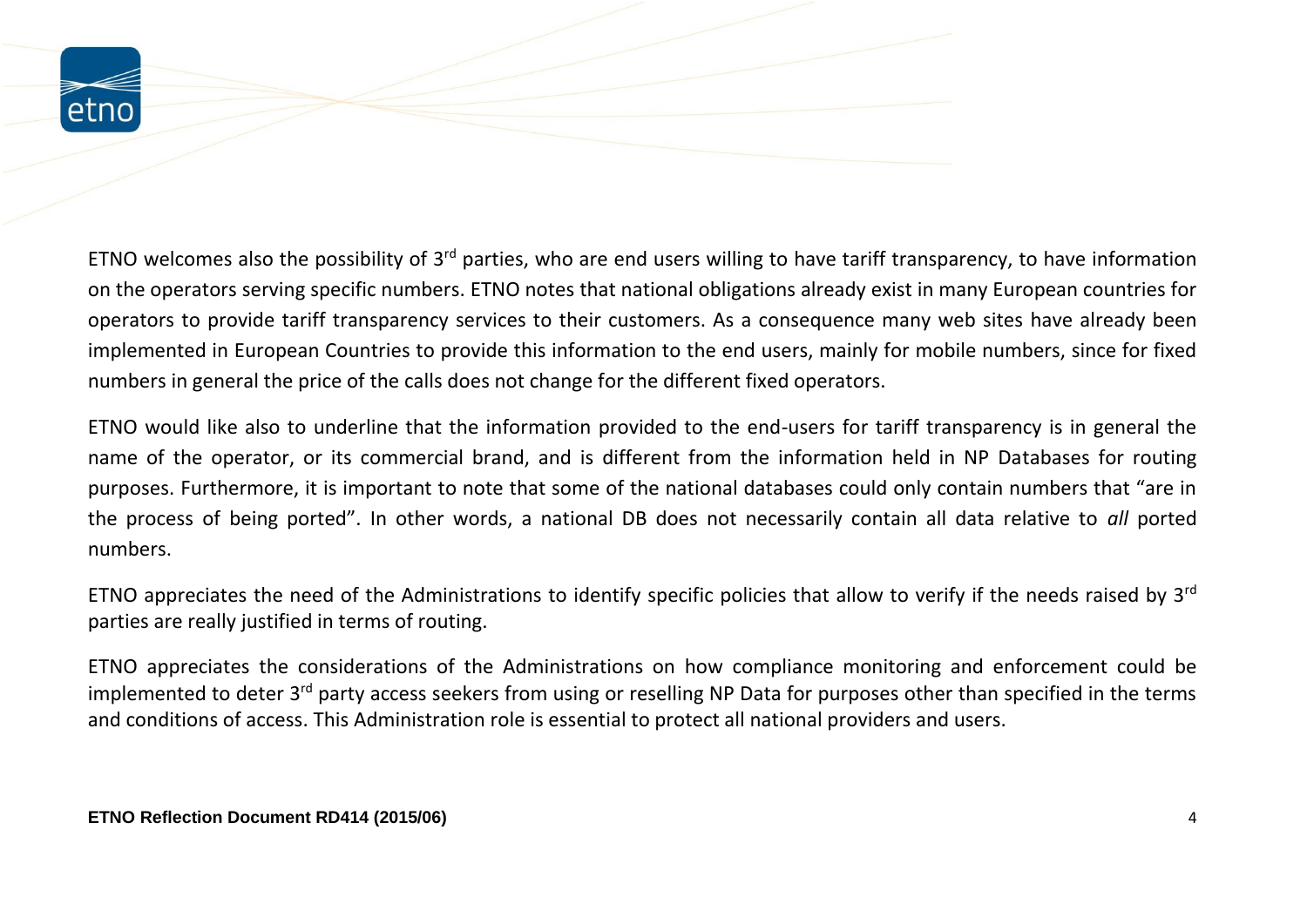

In ETNO opinion 3<sup>rd</sup> parties should not be allowed to use NP Data for marketing purposes. Marketing purposes are not the aim for accessing NP data. In addition access to NP Data by 3<sup>rd</sup> parties of foreign countries should only be given if that is allowed by national regulation, if similar arrangements are available in those foreign countries and on the basis of bilateral commercial agreements, respecting the national technical solutions for NP provision. This should also apply to 3<sup>rd</sup> parties from countries outside Europe where European regulations do not apply.

The providers of NP data should be allowed to get a reasonable margin on the costs to provide this kind of data to a 3<sup>rd</sup> party. The 3<sup>rd</sup> party is making money from this information and is capable to pay for the limited cost of the information. At least cost of capital should be taken into account. Also in case there is no mutual exchange with a specific country, there is no reason to limit the price of the information to the pure costs.

In ETNO view new processes to access national NP databases should not impact on operators and providers; to guarantee that, these new processes should be developed involving all the operators and service providers who are obliged to offer NP.

In general access to the national NP data for 3<sup>rd</sup> parties should only be given by means of a daily download. A more frequent access to this data for 3<sup>rd</sup> parties requires costs that could be disproportionate in relation to the marginal advantage for 3<sup>rd</sup> parties to correctly route also the last per mille calls and could create superfluous risks for operational processes and procedures.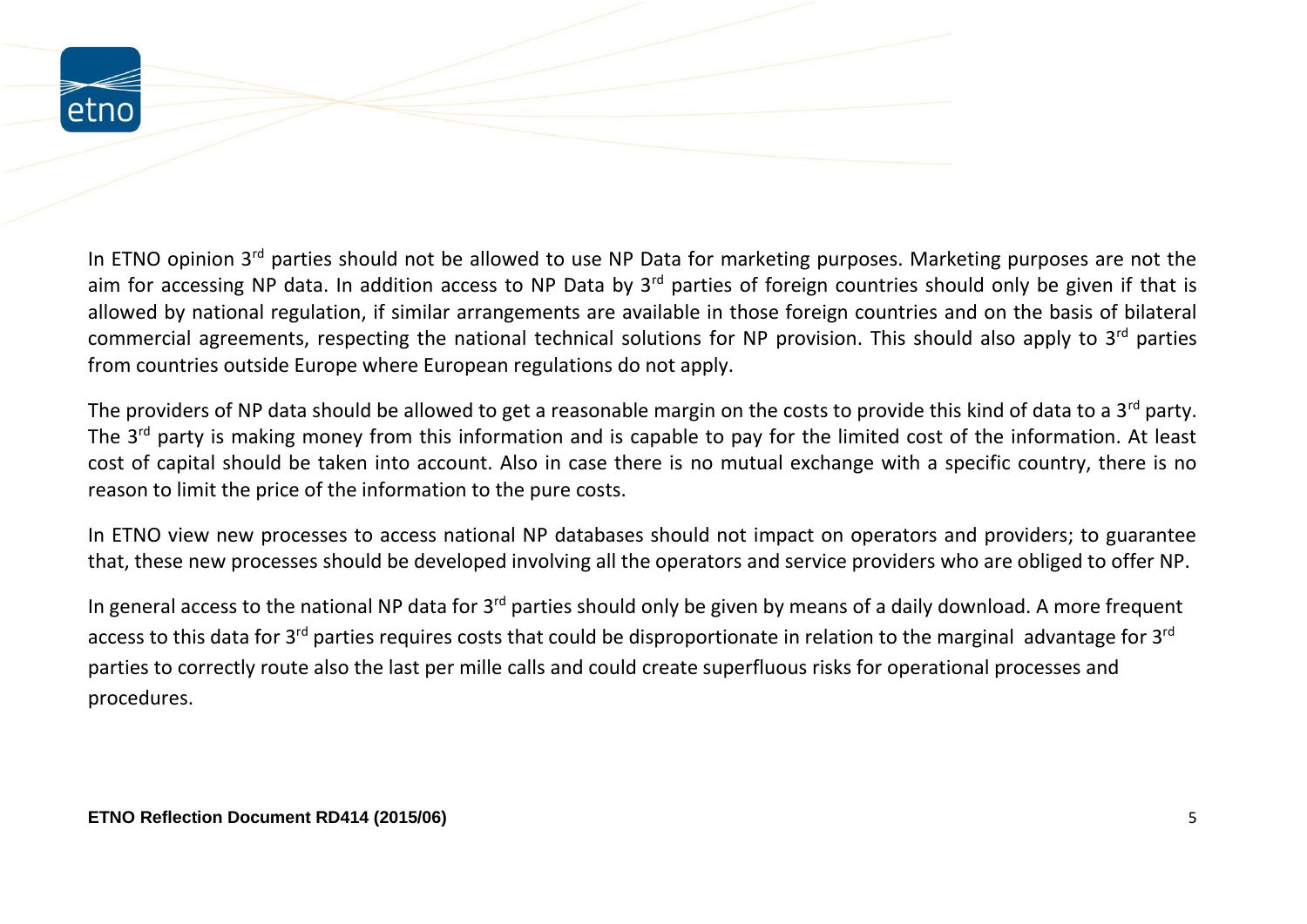

In addition, ETNO consider that the above developments should be national, since different Countries have implemented different solutions for NP and NP databases (either centralized, distributed, or local NP databases of operators for onward routing solutions). The national character of these new processes for 3<sup>rd</sup> party access to NP data should be underlined in the final ECC Report. Additionally the conditions to be established for access to the NP databases should be consistent with the data protection regulation applicable in each country.

## **2 Proposals related to the ECC Deliverables**

**[Note:** proponents are invited to use the following table to provide comments. It is also possible to provide as an annex the proposals with track changes and related justifications.]

| Comment Section |                  | Paragraph    | Type of comment      | <b>COMMENTS</b> | <b>Proposed change</b>                                                                           |
|-----------------|------------------|--------------|----------------------|-----------------|--------------------------------------------------------------------------------------------------|
| number          | number/          | Figure/      | (General/            |                 |                                                                                                  |
|                 | <b>Clause</b>    | <b>Table</b> | Technical/Editorial) |                 |                                                                                                  |
|                 |                  |              |                      |                 |                                                                                                  |
| XX/1            | <b>Executive</b> | Paragraph    | General              | See the         | It is important to be clear from the outset that these $3^{rd}$ parties require                  |
|                 | Summary          | 4            |                      | General         | access to determine the terminating operator associated with a                                   |
|                 |                  |              |                      |                 | Note: the proposed   Comments in   number to enable more efficient routing or to increase tariff |
|                 |                  |              | changes in the       | Clause 1.       | transparency and the scope of the Report does not extend beyond that.                            |
|                 |                  |              | <b>Executive</b>     |                 |                                                                                                  |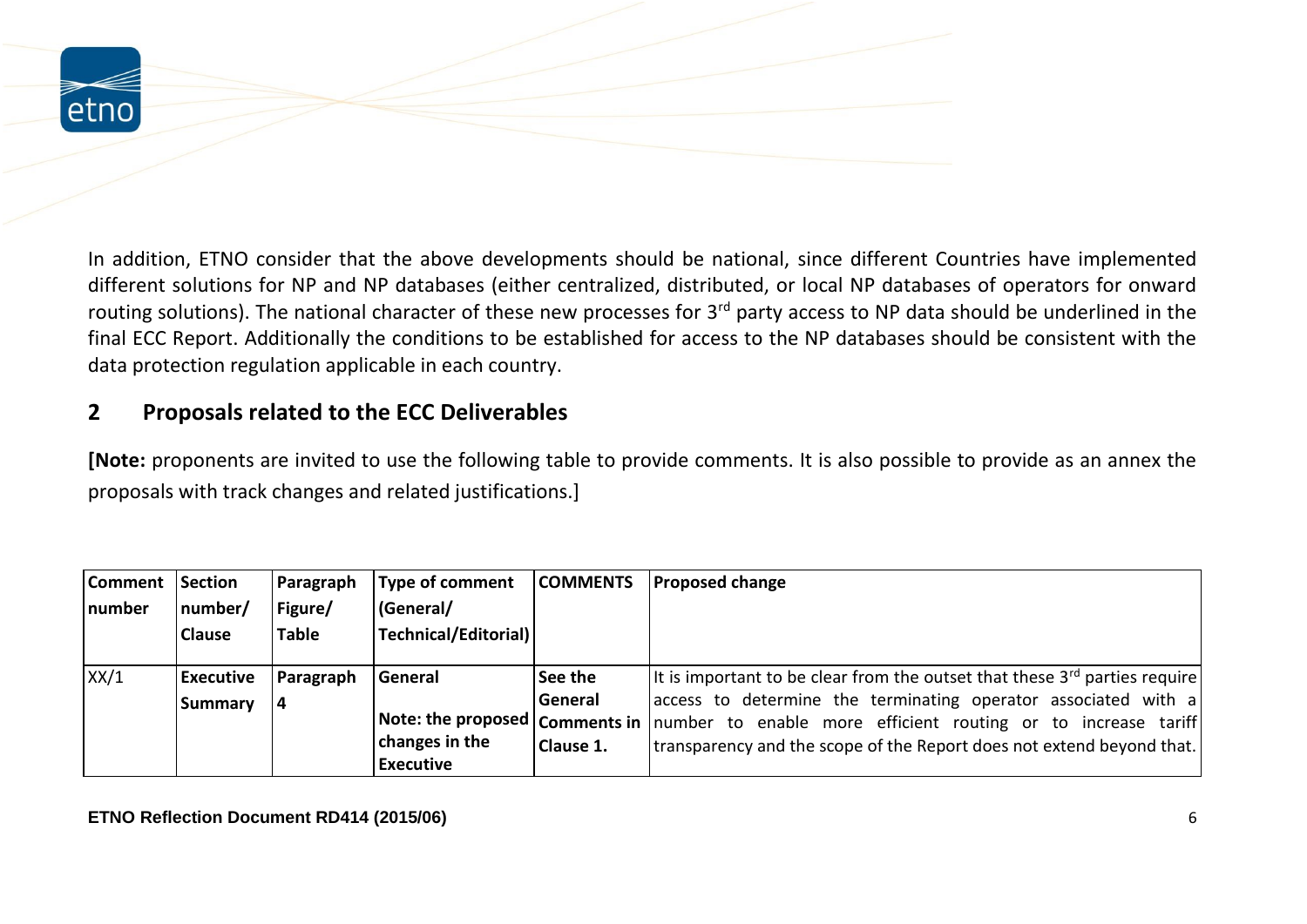

|      |                  |           | <b>Summary should</b>                                                                                               |                    | As a consequence the direct access to the national NP database                                                                                                                                                                 |
|------|------------------|-----------|---------------------------------------------------------------------------------------------------------------------|--------------------|--------------------------------------------------------------------------------------------------------------------------------------------------------------------------------------------------------------------------------|
|      |                  |           | be considered valid                                                                                                 |                    | should be allowed only to national authorized providers of public                                                                                                                                                              |
|      |                  |           | also for the body of                                                                                                |                    | electronic communication services according to the EU regulatory                                                                                                                                                               |
|      |                  |           | the report and for                                                                                                  |                    | framework (or a similar license-based system outside EU).                                                                                                                                                                      |
|      |                  |           | all the iterations of                                                                                               |                    |                                                                                                                                                                                                                                |
|      |                  |           | the same concepts.                                                                                                  |                    | Access to other confidential, personal or commercially sensitive                                                                                                                                                               |
|      |                  |           |                                                                                                                     |                    | information that may be contained in the <b>national</b> database is <b>outside</b>                                                                                                                                            |
|      |                  |           |                                                                                                                     |                    | the scope of the Report should not be allowed.                                                                                                                                                                                 |
|      |                  |           |                                                                                                                     |                    | Access to NP Data by NRAs, judicial authorities, operators of emergency<br>services or other relevant authorities for regulatory or legal purposes is<br>also outside the scope of the Report.                                 |
| XX/2 | <b>Executive</b> | Paragraph | General                                                                                                             | See the            | In order to promote more efficient routing and preserve tariff                                                                                                                                                                 |
|      | <b>Summary</b>   | 5         |                                                                                                                     | General            | transparency, the Report analyses the associated issues with providing                                                                                                                                                         |
|      |                  |           | Note: the proposed                                                                                                  | <b>Comments in</b> | access to the NP Data contained in national NP CRDB, when it is                                                                                                                                                                |
|      |                  |           | changes in the                                                                                                      | Clause 1.          | available, by 3 <sup>rd</sup> parties with a justifiable need for access and to identify                                                                                                                                       |
|      |                  |           | <b>Executive</b>                                                                                                    |                    | policy options to address that need.                                                                                                                                                                                           |
|      |                  |           | <b>Summary should</b><br>be considered valid<br>also for the body of<br>the report and for<br>all the iterations of |                    | These policy options should guarantee that no impact exists on<br>operators and service providers obliged to offer NP. For this reason<br>this analysis should involve all the operators and providers obliged to<br>offer NP. |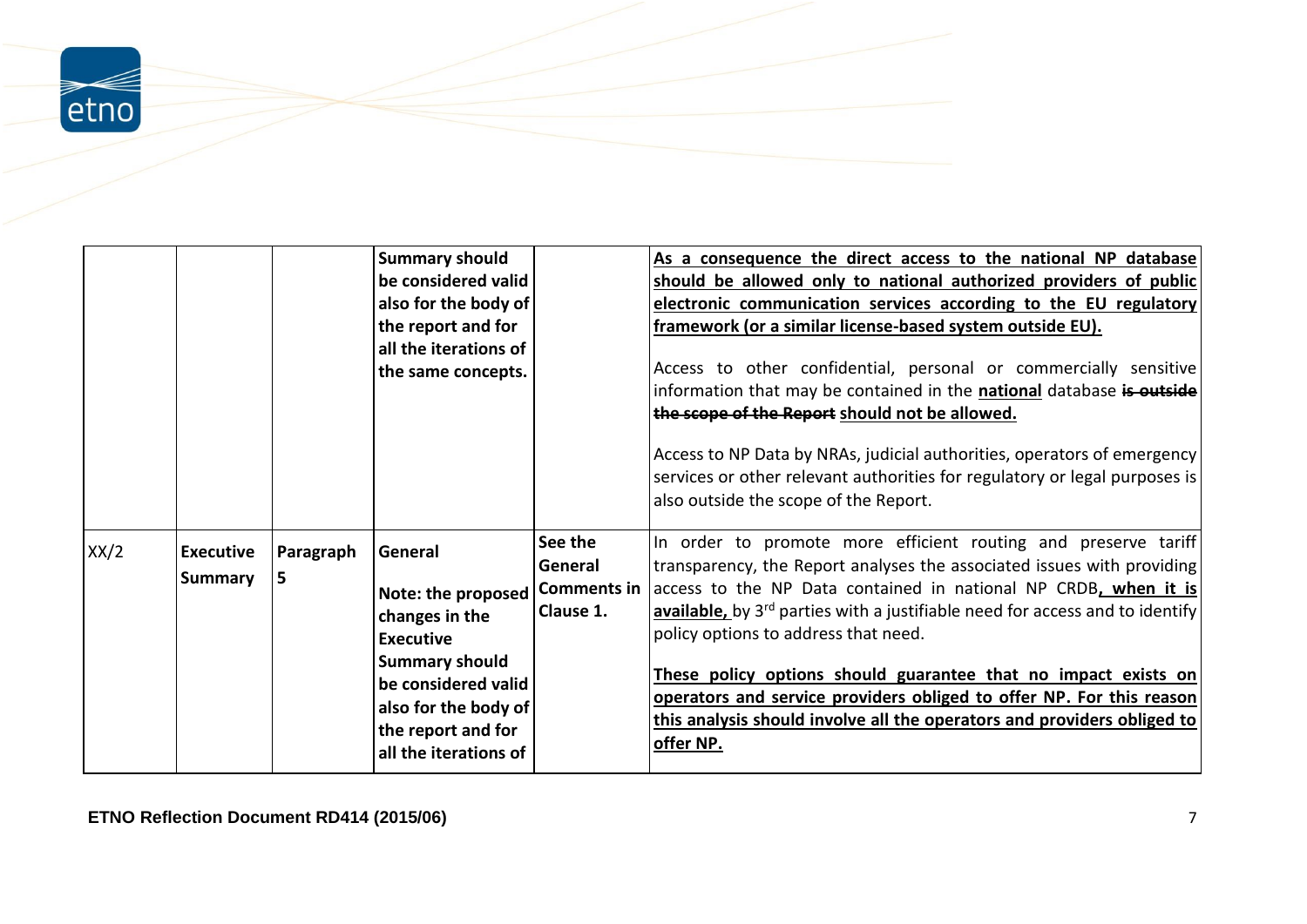$\begin{array}{c}\n\hline\n\end{array}$ etno

|      |                                    |                 | the same concepts.                                                                                                                                                                                               |                                                       | The results of these considerations should be national specific, since<br>different Countries have implemented different solutions for NP and<br>NP DBs.                                                                                                                                                                                                                                                                                                                                                                                                                                                                                                                                                                                                                                                                                                                                                                                                                                                                                                                                                                                                                           |
|------|------------------------------------|-----------------|------------------------------------------------------------------------------------------------------------------------------------------------------------------------------------------------------------------|-------------------------------------------------------|------------------------------------------------------------------------------------------------------------------------------------------------------------------------------------------------------------------------------------------------------------------------------------------------------------------------------------------------------------------------------------------------------------------------------------------------------------------------------------------------------------------------------------------------------------------------------------------------------------------------------------------------------------------------------------------------------------------------------------------------------------------------------------------------------------------------------------------------------------------------------------------------------------------------------------------------------------------------------------------------------------------------------------------------------------------------------------------------------------------------------------------------------------------------------------|
| XX/3 | <b>Executive</b><br><b>Summary</b> | Paragraph<br>10 | General<br>Note: the proposed<br>changes in the<br><b>Executive</b><br><b>Summary should</b><br>be considered valid<br>also for the body of<br>the report and for<br>all the iterations of<br>the same concepts. | See the<br>General<br><b>Comments in</b><br>Clause 1. | Chapter 5 focuses on the terms and conditions of $3rd$ party access and<br>examines issues such as data ownership, intellectual property rights,<br>terms of use for commercial access and end-user access, privacy issues,<br>jurisdiction and monitoring.<br>This chapter considers also how compliance monitoring and<br>enforcement could be implemented to deter 3rd party access seekers<br>from using or reselling NP Data for purposes other than specified in the<br>terms and conditions of access.<br>These considerations should involve all the operators and service<br>providers who are obliged to offer NP, since they should not be<br>impacted by 3 <sup>rd</sup> party access to national NP databases. The results of<br>these considerations should be national specific, since different<br>Countries have implemented different solutions for NP and NP DBs.<br>The safeguards relative to making 3rd parties accountable and the<br>instrument to enforce these principles must be defined. The risks of<br>using NP data for robot calling or aggressive telemarketing should be<br>assessed. Such an access to NP data should be at least restricted to |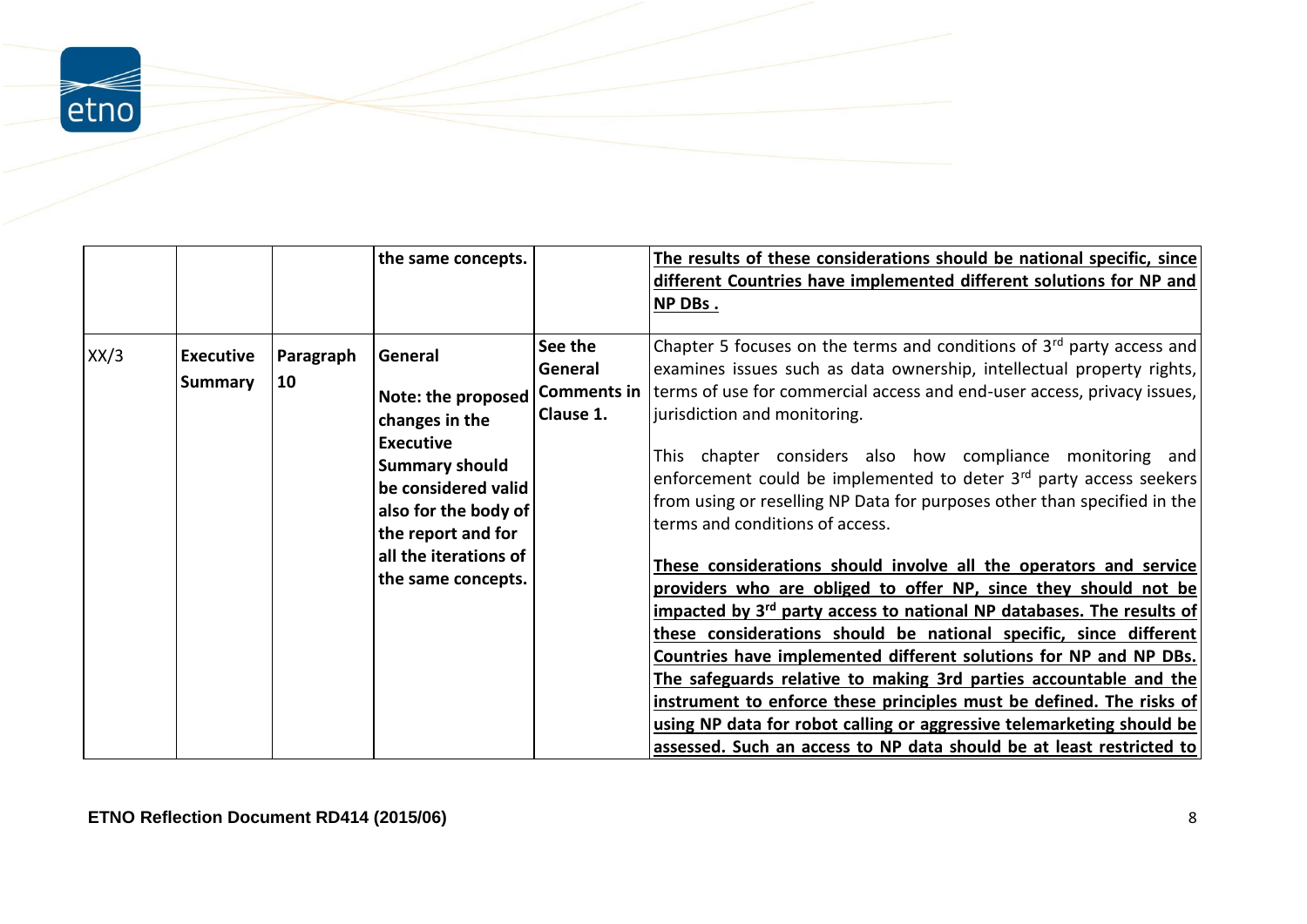

|      |                                    |                 |                                |         | authorized entities according to the European regulatory framework.<br>In particular 3 <sup>rd</sup> parties should not be allowed to use NP Data for<br>marketing purposes. In addition access to NP Data by 3rd parties of<br>foreign countries should only be given if that is allowed by national<br>regulation, if similar arrangements are available in those foreign<br>countries and on the basis of bilateral commercial agreements,<br>respecting the national technical solutions for NP provision.<br>In general the providers of NP data should be allowed to get a<br>reasonable margin on the costs to provide this kind of data to a 3 <sup>rd</sup><br>party.<br>Access to the national NP data for $3rd$ parties should only be given by<br>means of a daily download. A more frequent access to this data for 3rd<br>parties requires costs that could be disproportionate in relation to the<br>marginal advantage for $3rd$ parties to correctly route also the last<br>permille calls and could create superfluous risks for operational<br>processes and procedures. |
|------|------------------------------------|-----------------|--------------------------------|---------|---------------------------------------------------------------------------------------------------------------------------------------------------------------------------------------------------------------------------------------------------------------------------------------------------------------------------------------------------------------------------------------------------------------------------------------------------------------------------------------------------------------------------------------------------------------------------------------------------------------------------------------------------------------------------------------------------------------------------------------------------------------------------------------------------------------------------------------------------------------------------------------------------------------------------------------------------------------------------------------------------------------------------------------------------------------------------------------------|
|      |                                    |                 |                                | See the | Chapter 6 details the conclusions drawn in the report which are:                                                                                                                                                                                                                                                                                                                                                                                                                                                                                                                                                                                                                                                                                                                                                                                                                                                                                                                                                                                                                            |
| XX/4 | <b>Executive</b><br><b>Summary</b> | Paragraph<br>11 | General                        | General |                                                                                                                                                                                                                                                                                                                                                                                                                                                                                                                                                                                                                                                                                                                                                                                                                                                                                                                                                                                                                                                                                             |
|      |                                    |                 | Note: the proposed Comments in |         | National NP Database for routing should be provided to 3rd<br>parties for the purposes only of implementing routing to the                                                                                                                                                                                                                                                                                                                                                                                                                                                                                                                                                                                                                                                                                                                                                                                                                                                                                                                                                                  |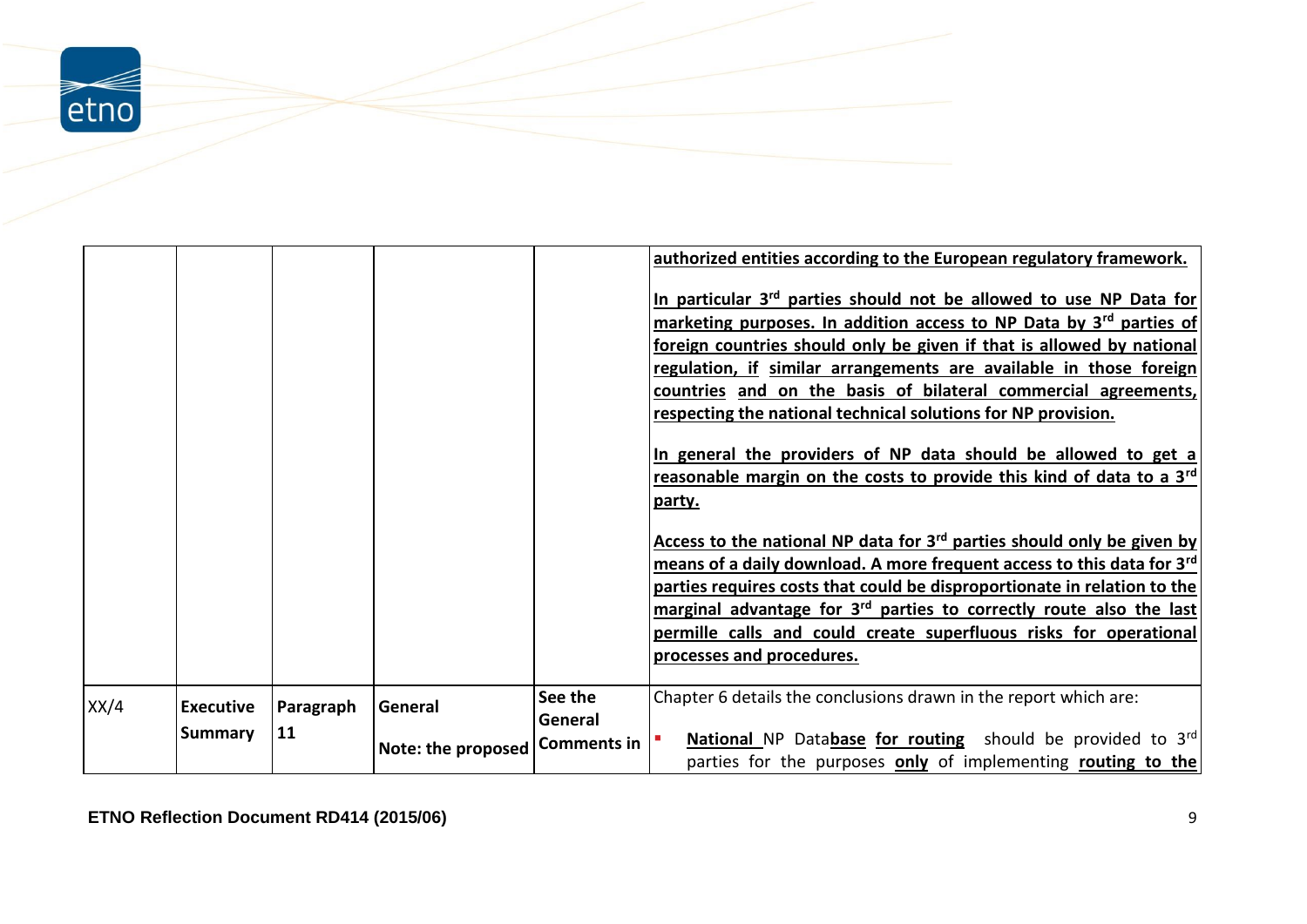$\geq$  etno

| changes in the        | Clause 1. | recipient operator, when this is included in the national regulated         |
|-----------------------|-----------|-----------------------------------------------------------------------------|
| <b>Executive</b>      |           | NP solution more efficient routing and/or to increase tariff                |
| <b>Summary should</b> |           | transparency. To increase tariff transparency information                   |
| be considered valid   |           | understandable by the end users should be provided; operators               |
| also for the body of  |           | themselves may provide this information to their customers.                 |
| the report and for    |           |                                                                             |
| all the iterations of |           | For commercial users providers who plan to use national NP                  |
| the same concepts.    |           | Database to directly implement more efficient routing to current            |
|                       |           | recipient operator, access to this data should be based on a                |
|                       |           | <b>commercial</b> contract with the entity, or one of the entities,         |
|                       |           | responsible for the administration of the national NP Database. If          |
|                       |           | fees are imposed for 3 <sup>rd</sup> party access they should be based on a |
|                       |           | reasonable and not discriminatory cost recovery model. The                  |
|                       |           | national Administration should beforehand verify if the needs               |
|                       |           | raised by 3 <sup>rd</sup> parties are justified, and guarantee compliance   |
|                       |           | monitoring and enforcement to deter 3 <sup>rd</sup> party access seekers    |
|                       |           | from using or reselling NP Data.                                            |
|                       |           |                                                                             |
|                       |           | For end-users access should be offered in an easily accessible              |
|                       |           | format and free of charge to promote tariff transparency and                |
|                       |           | fulfil informational needs following national regulation. Given             |
|                       |           | the gradual reduction of mobile termination rates and the                   |
|                       |           | sometimes marginal difference between on-net and off-net                    |